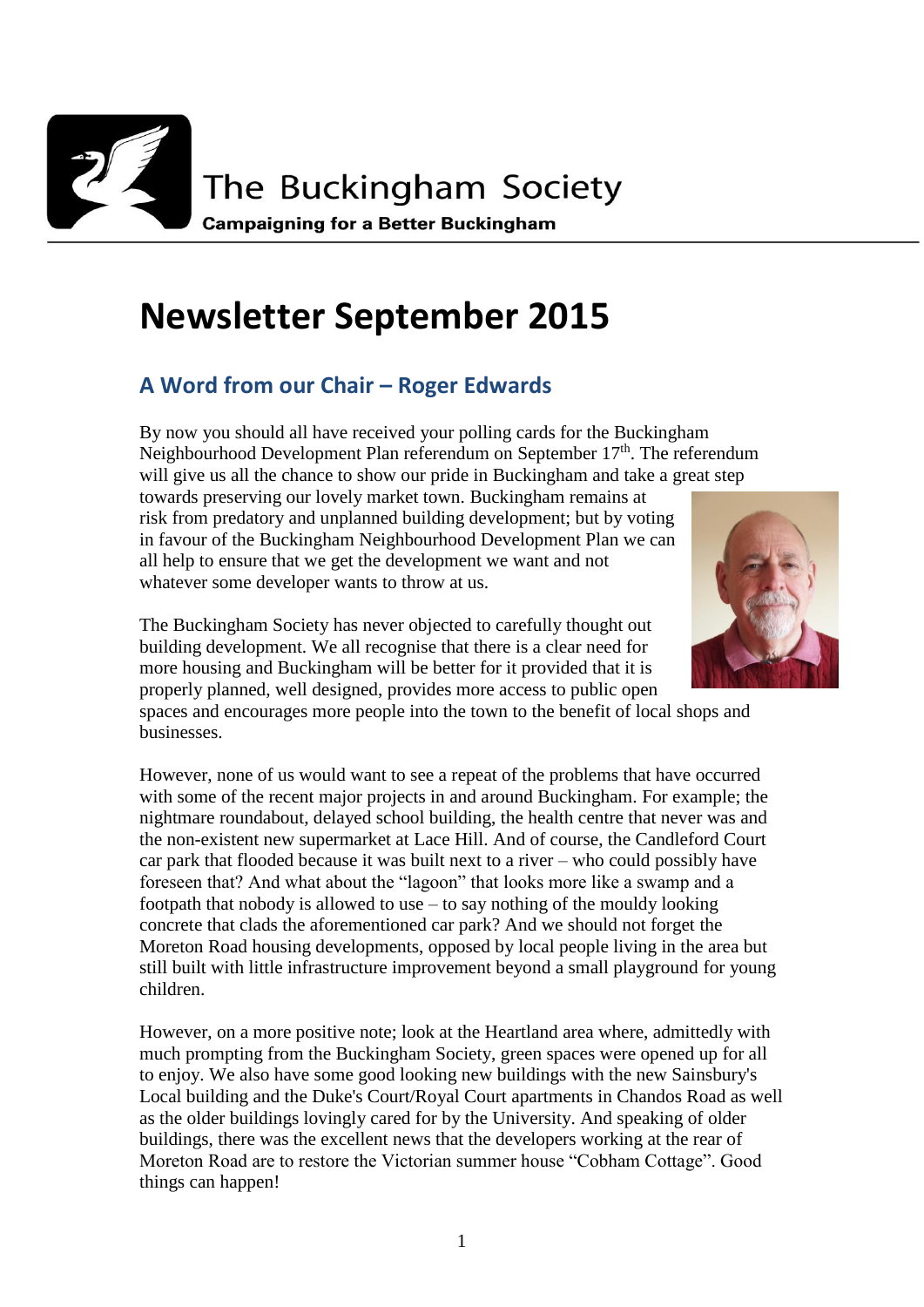It is because we all wish to see such positive developments and not the repeat of past mistakes that your Executive Committee is urging all Buckingham Society members to vote positively in the forthcoming referendum and to say YES to the Buckingham Neighbourhood Development Plan.

Getting the plan in place would be a major step towards ensuring that new houses will be built only where the people of Buckingham want them; that provision is made for new businesses to be developed thus ensuring that at least some of the people living in the new houses will also be able to work here and that, alongside the new homes, new leisure spaces would be opened up where people can walk and play.

So, please help to make Buckingham an even better place to live. Please vote YES on September  $17<sup>th</sup>$ . And please influence your friends to vote also: if we miss this opportunity, we will be at the mercy of unscrupulous developers for a long time to come.

# **The Transport Group – David Child**

#### **Railway walk**

A meeting took place with Buckingham University to clarify their land ownership and pathway at the old station on Station Road. The University sold some of its land to a developer and the University was very helpful in providing detail plans of their remaining land ownership and assisting in identifying the old platform in the undergrowth. This is still an on-going project to get the rail walk from the A421 to the Tingewick Road registered on the BCC definitive map.

#### **Road safety /crossings**

It is clear as reported in the previous newsletter that only by obtaining "Section 106" funds (or other similar sources) from developers will road improvements be gained. In the case of road and pathway improvements this will be via Buckinghamshire County Council Section 106 funding. To that end it is planned to progressively prepare proposals for each possible Section106 project so that from a list of proposals BCC, working with Buckingham Town Council, could ensure these are included in any new developments.

#### **Town Bus Stand**

Here is another project needing some serious S106 money. For those of you who use this bus stop I am sure you are aware of the parking problems - the turning circle on the exit from the bus stand and the severe lean to the left when the bus is parked. I had heard that on one occasion the bus door jammed on the pavement! The picture to the right illustrates the problem.



### **Planning – Ian Orton**

Planning-related matters continue to be dominated by the upcoming referendum on the Buckingham Local Neighbourhood Development Plan "the Plan", which is scheduled to take place on 17 September. See the Chairman's introduction to this newsletter.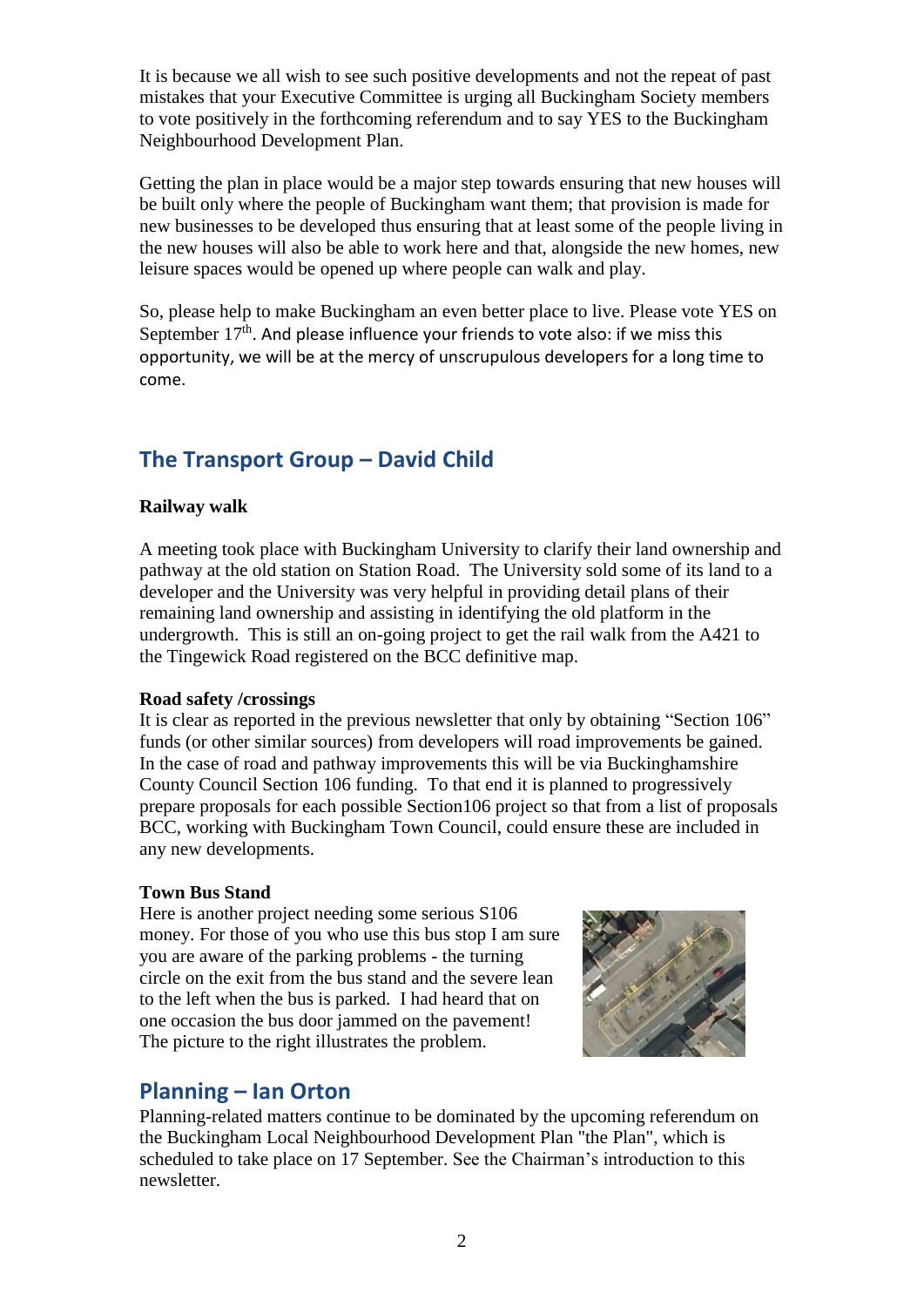It is essential that this plan, which has taken four years to prepare, is approved by the Buckingham electorate. For the past two and a half years Buckingham, along with the rest of Aylesbury Vale, has not been covered by a statutory land-use plan. As such it has been open season for opportunistic developers. So please vote (and preferably vote "Yes").

No-one, especially those involved with its preparation, which includes the Buckingham Society, will claim that the Plan is perfect. As usual it encapsulated a number of compromises. In an ideal world it could have included much more, such as reserving land for a future southern by-pass and a link road between the A421 and A422. But this is probably the best we will get. More significantly it represents the best efforts of the local community rather than those of the anonymous planners at AVDC.

Of course just because a plan is passed does not guarantee its implementation. As readers of the Buckingham Advertiser will be aware AVDC is already attempting to dilute its status even before it is voted on. The good news, however, is that both the courts and the government have tended to take a different view.

One other piece of news. After a protracted period of argument and debate it appears for once - that common sense will prevail as far as the new public toilets and upgraded Shop Mobility facility are concerned. These will located in sites selected by Buckingham Town Council, and which reflect local preferences, rather than those by AVDC, which most certainly didn't.

# **The Summerhouse at Cobham Cottage, West Street**

One of our members, Barbara Edmondson, has very kindly given the society access to photographs, a map and other information about the Summerhouse. I hope that this will enable the developers to better and more accurately renovate the building. It is encouraging that they have asked for access to this information.

# **The Buckingham Society Garden party**



enjoyed by 60 members and guests.

The garden party was held on Thursday 30<sup>th</sup> July 2015 starting with a fascinating talk by David Foster, Chief Executive of Milton Keynes Parks Trust. He described the challenges and excitement of managing such a huge and varied estate. After the talk we moved to the garden at Prebend House for Prosecco and canapés. We were very lucky to have good weather and the event was